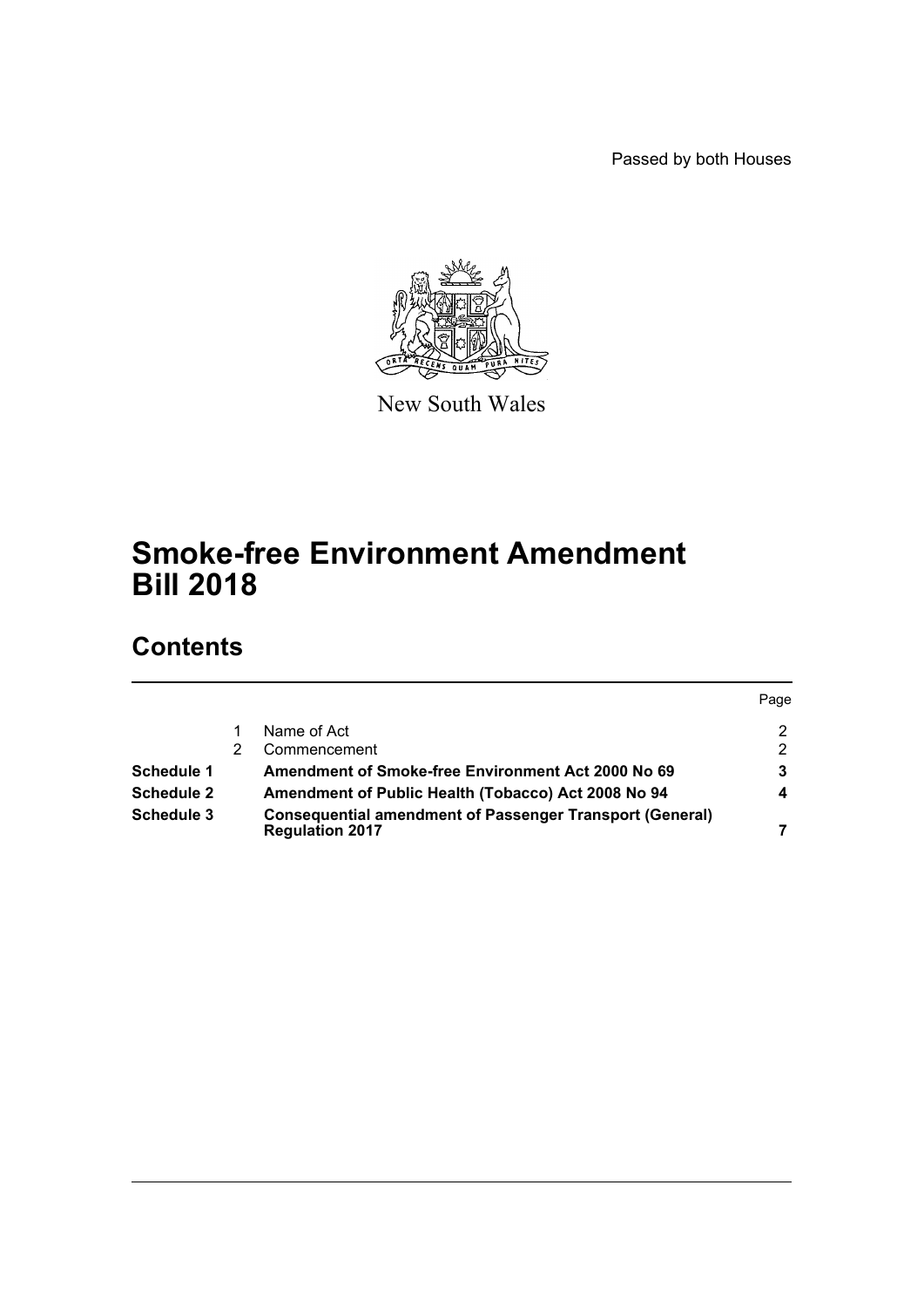*I certify that this public bill, which originated in the Legislative Assembly, has finally passed the Legislative Council and the Legislative Assembly of New South Wales.*

> *Clerk of the Legislative Assembly. Legislative Assembly, Sydney, , 2018*



New South Wales

# **Smoke-free Environment Amendment Bill 2018**

Act No , 2018

An Act to amend the *Smoke-free Environment Act 2000* and the *Public Health (Tobacco) Act 2008* to regulate the sale and smoking of e-cigarettes, heat-not-burn tobacco products and other products restricted under the *Public Health (Tobacco) Act 2008*; and for other purposes.

*I have examined this bill and find it to correspond in all respects with the bill as finally passed by both Houses.*

*Assistant Speaker of the Legislative Assembly.*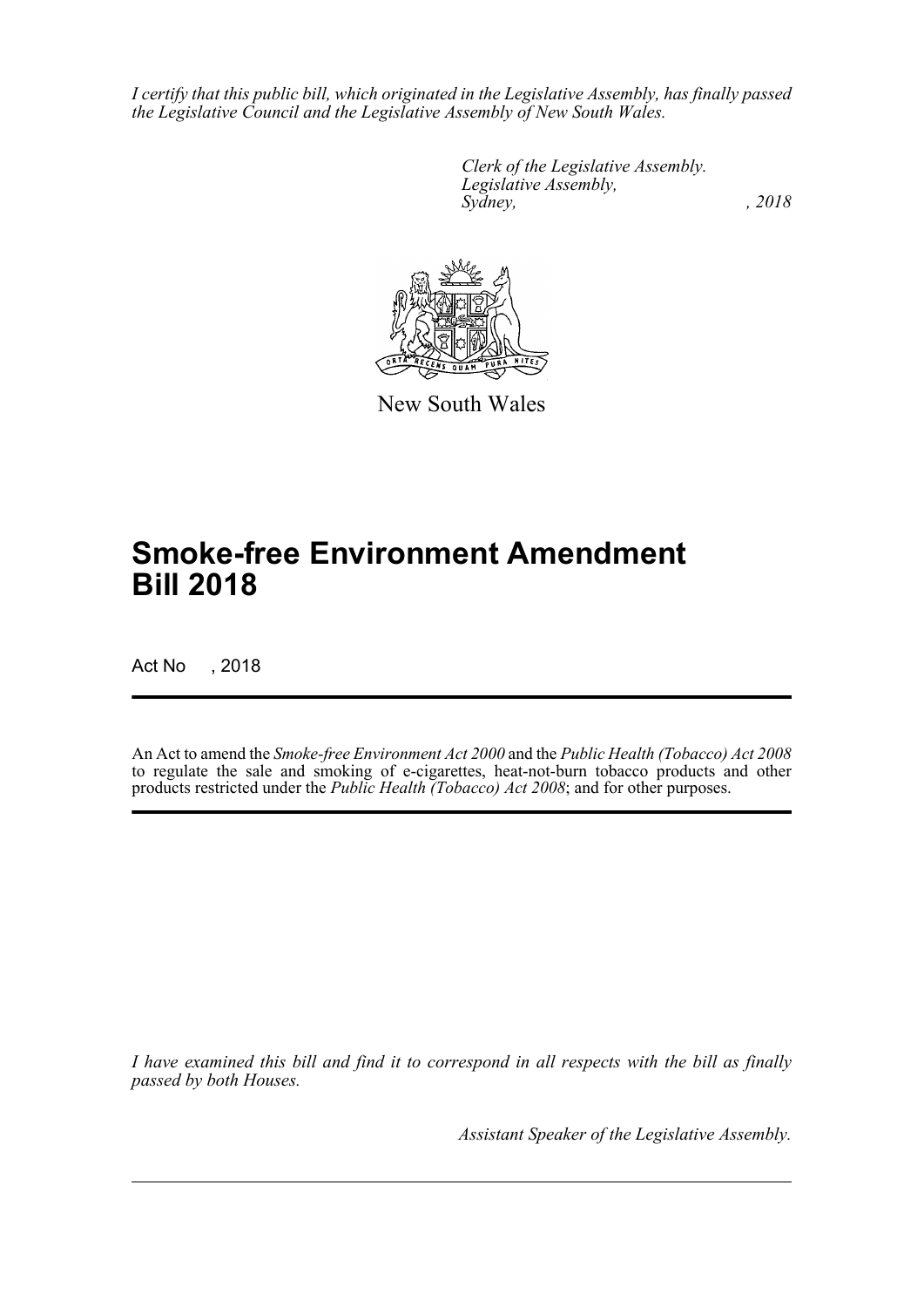# <span id="page-2-0"></span>**The Legislature of New South Wales enacts:**

# **1 Name of Act**

This Act is the *Smoke-free Environment Amendment Act 2018*.

### <span id="page-2-1"></span>**2 Commencement**

This Act commences on a day or days to be appointed by proclamation.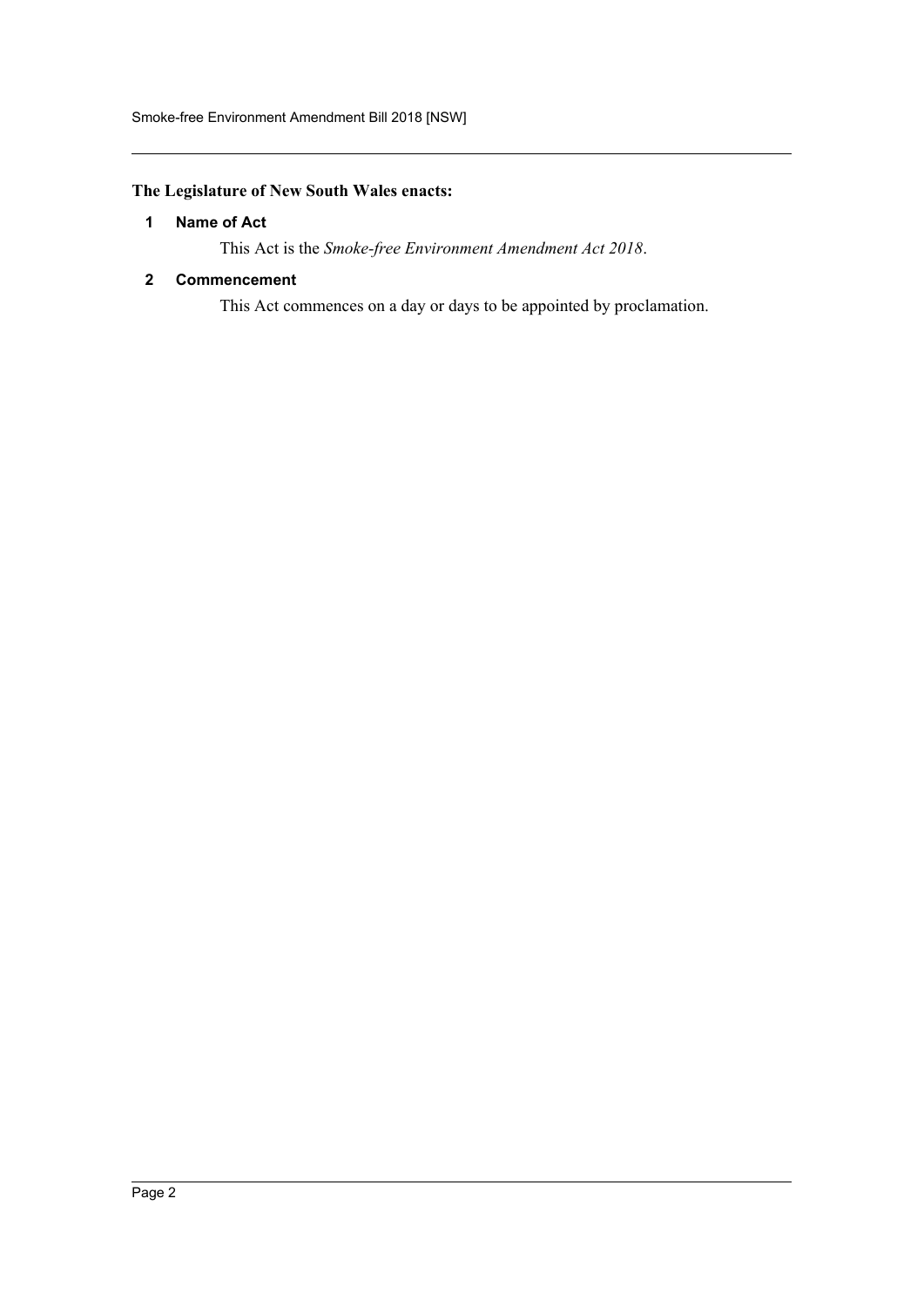# <span id="page-3-0"></span>**Schedule 1 Amendment of Smoke-free Environment Act 2000 No 69**

### **[1] Section 3 Object of Act**

Insert ", as well as aerosol or vapour (whether or not containing nicotine) generated by e-cigarettes," after "other smoke".

#### **[2] Section 4 Definitions**

#### Omit the definitions of *smoke* and *smoking product*.

Insert in alphabetical order:

*e-cigarette*, *non-tobacco smoking product* and *tobacco product* have the same meanings as in the *Public Health (Tobacco) Act 2008*.

*smoke* means use, consume, hold or otherwise have control over a tobacco product, non-tobacco smoking product or e-cigarette that is generating (whether or not by burning) smoke or an aerosol or vapour.

#### **[3] Section 19A**

Insert before section 20:

#### **19A Exemption relating to premises of e-cigarette retailers**

- (1) This section applies to the premises of e-cigarette retailers who notify the Secretary under section 39 of the *Public Health (Tobacco) Act 2008* (as substituted by the *Smoke-free Environment Amendment Act 2018*) of an intention to engage in e-cigarette retailing.
- (2) The Secretary may, by order in writing, exempt persons from sections 7 and 8 in relation to the smoking of e-cigarettes on the premises of an e-cigarette retailer.
- (3) An exemption may be subject to such conditions, including requiring the display of the order, as may be specified in the order.
- (4) An exemption does not apply unless the person complies with all applicable conditions of the exemption.
- (5) In this section, *e-cigarette retailer* means a person who engages in e-cigarette retailing, but does not engage in tobacco retailing, within the meaning of those terms in Part 5 of the *Public Health (Tobacco) Act 2008*.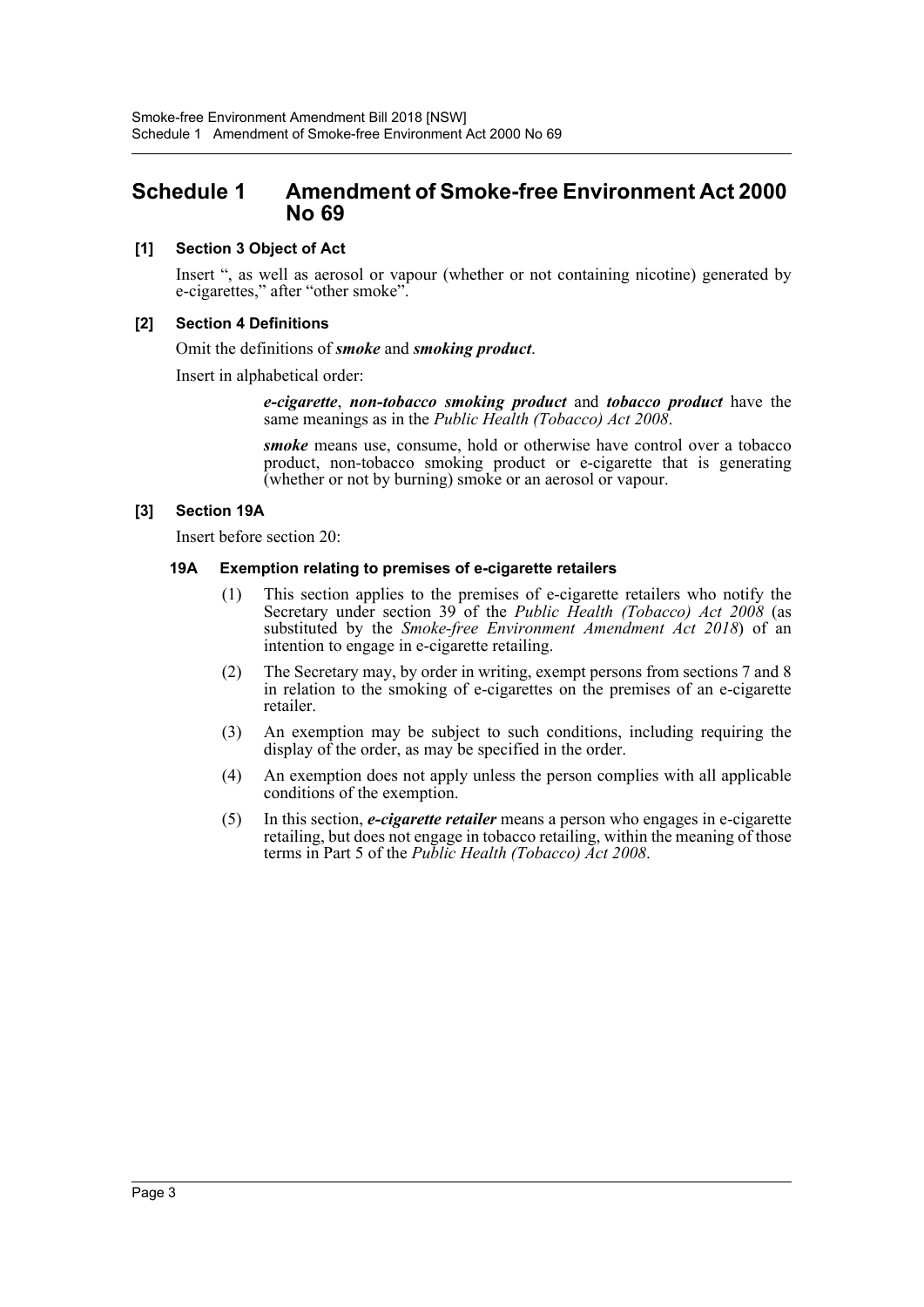# <span id="page-4-0"></span>**Schedule 2 Amendment of Public Health (Tobacco) Act 2008 No 94**

### **[1] Part 5, heading**

Insert "**and e-cigarette retailing**" after "**retailing**".

#### **[2] Section 31A**

Insert after section 31:

#### **31A Meaning of "engaging in e-cigarette retailing"**

For the purposes of this Part, a person *engages in e-cigarette retailing* when:

- (a) e-cigarettes or e-cigarette accessories are sold by retail in the course of the carrying on of a business that is owned, managed, conducted or operated by the person, or
- (b) the person is the owner or lessee of an e-cigarette vending machine that is situated on premises for the purpose of the sale of e-cigarettes or e-cigarette accessories, or
- (c) the person is the occupier of premises on which an e-cigarette vending machine is situated for the purpose of the sale of e-cigarettes or e-cigarette accessories (whether or not the vending machine was placed there by the person).

# **[3] Part 5, Division 3, heading**

Insert "**and e-cigarette retailers**" after "**retailers**".

#### **[4] Section 39**

Omit the section. Insert instead:

#### **39 Notification by person engaging in tobacco retailing or e-cigarette retailing**

- (1) A person must not engage in tobacco retailing or e-cigarette retailing, or both, unless the person has notified the Secretary, in accordance with this section, that the person intends to engage in retailing of a type so notified. Maximum penalty: 100 penalty units.
- (2) A notice must be provided in the manner prescribed by the regulations and contain the following information:
	- (a) the business address of the person intending to engage in tobacco retailing or e-cigarette retailing,
	- (b) the address of the premises at which the person intends to engage in tobacco retailing or e-cigarette retailing,
	- (c) the registered business name (if any) of the relevant business and, if the business is incorporated, the ACN,
	- (d) the names and addresses of the owners and directors of the relevant business,
	- (e) whether the person is intending to engage in tobacco retailing or e-cigarette retailing, or both types of retailing.
- (3) A person engaged in tobacco retailing or e-cigarette retailing (but not both) must, before engaging in the other type of retailing, notify the Secretary of the intention to engage in that other type of retailing.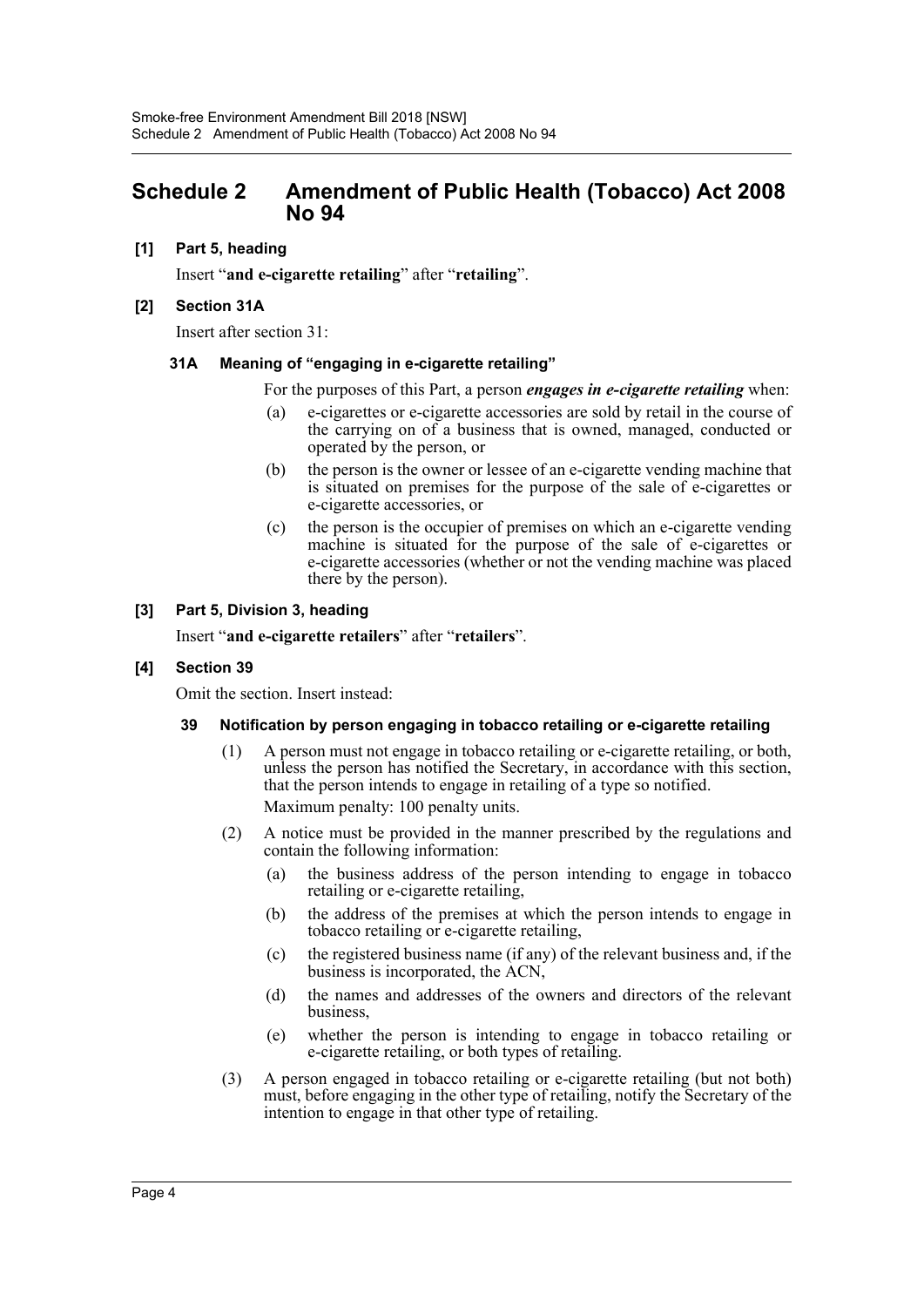- (4) A person engaged in tobacco retailing or e-cigarette retailing, or both, must notify the Secretary of any of the following events within 28 days after becoming aware of the event:
	- (a) a change in the person's business address,
	- (b) a change in the address of the premises at which the person engages in that retailing,
	- (c) a change in the name or address of any owner or director of the retailing business,
	- (d) a change in the ownership of the retailing business.
- (5) The Secretary is, as soon as practicable after being notified that a person intends to engage in tobacco retailing, e-cigarette retailing or both, to ensure that the person:
	- (a) has a retailer identification number, or
	- (b) if the person does not have a retailer identification number—is issued a retailer identification number.

#### **[5] Section 39A Restriction on obtaining or selling tobacco, e-cigarettes or e-cigarette accessories by wholesale without retailer identification number**

Insert ", e-cigarette or e-cigarette accessory" after "tobacco product" wherever occurring.

# **[6] Section 39A**

Omit "tobacco retailer notification number" wherever occurring.

Insert instead "retailer identification number".

# **[7] Schedule 1 Savings, transitional and other provisions**

Insert at the end of clause 1 (1):

any other Act that amends this Act

# **[8] Schedule 1, Part 3**

Insert after Part 2:

# **Part 3 Provisions consequent on enactment of Smoke-free Environment Amendment Act 2018**

# **9 Definition**

In this Part:

*amending Act* means the *Smoke-free Environment Amendment Act 2018*.

#### **10 Existing tobacco retailers and e-cigarette retailers**

- (1) A person who, immediately before the substitution of section 39 by the amending Act, had been issued a tobacco retailer notification number by the Secretary is taken to have notified the Secretary of an intention to engage in tobacco retailing under that section as so substituted.
- (2) A tobacco retailer notification number issued under section 39 before the substitution of that section is taken to be a retailer identification number for the purposes of that section.
- (3) A person who was engaged in e-cigarette retailing immediately before the substitution of section 39 by the amending Act does not commit an offence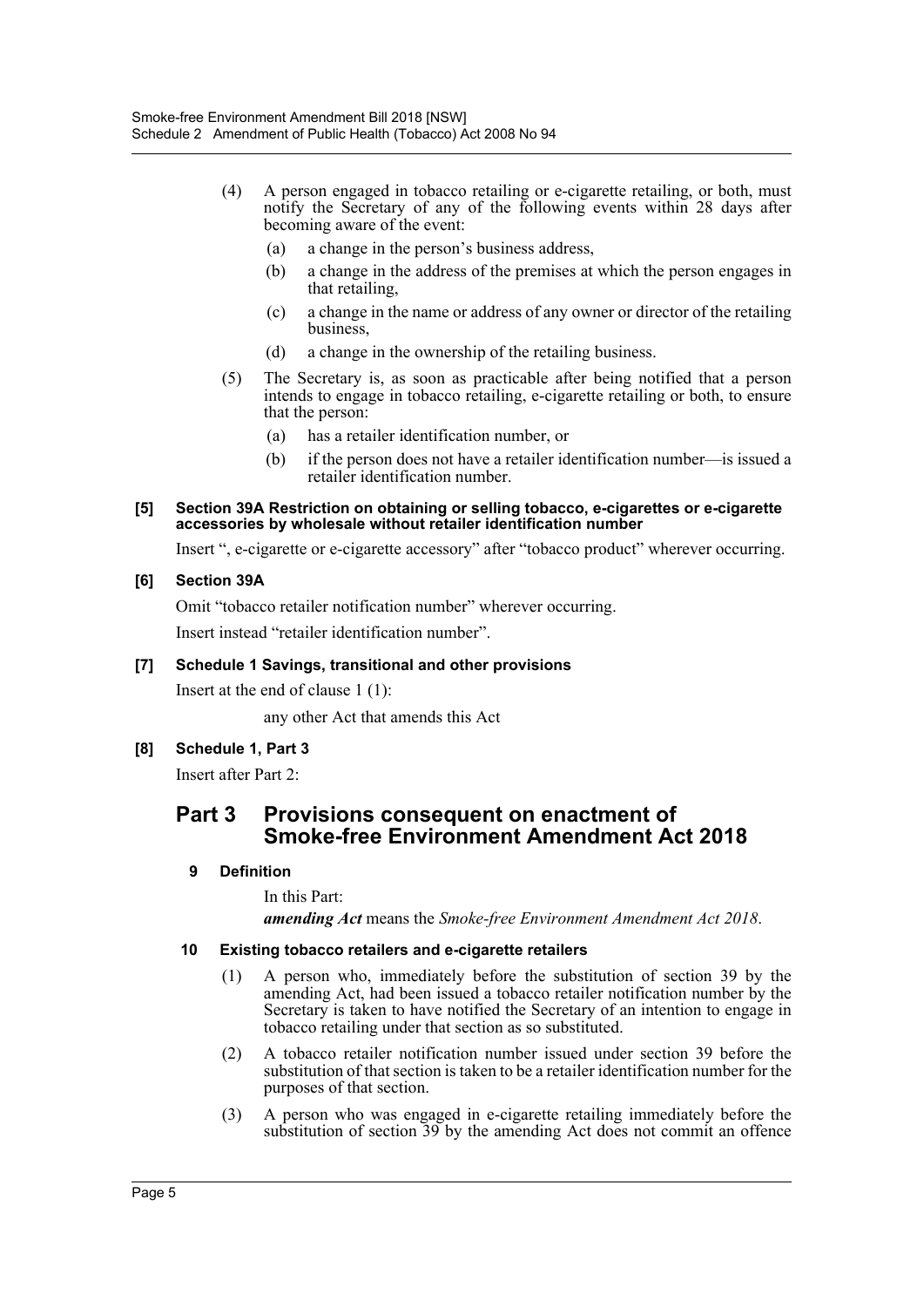against section 39 if the person gives notice of the intention to engage in e-cigarette retailing within the period of 3 months after the day of that substitution.